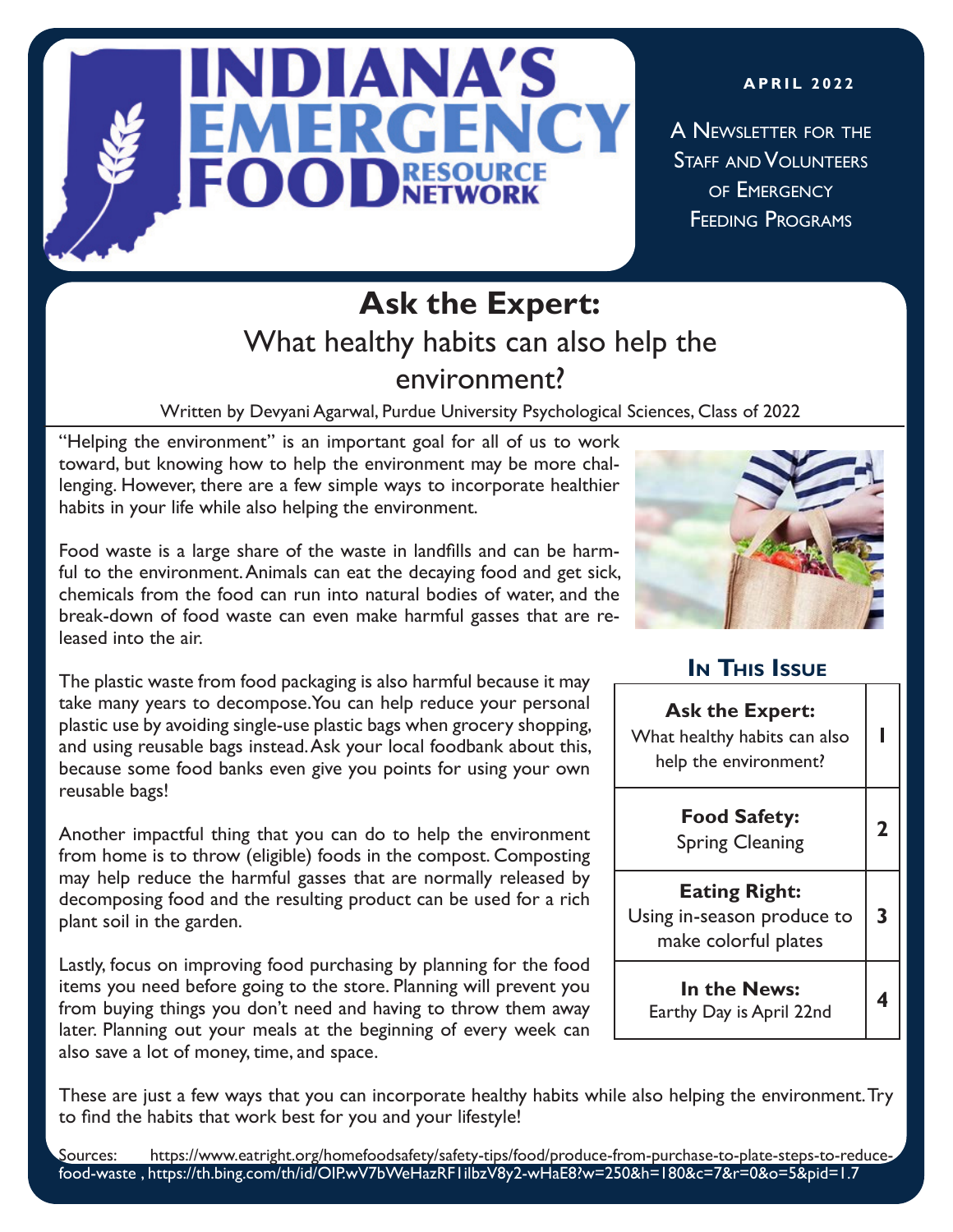# **Food Safety:** Spring Cleaning

Written by Emma Sommers, Purdue University Nutrition and Dietetics 2024

Spring is on the way, which means it is a great time for cleaning and starting new habits to improve food safety. Even little changes can help reduce the risk of cross contamination and food poisoning. Read the following tips, and pick a couple to try this spring!

#### **Kitchen Surfaces/ Refrigerator**

- Bacteria can be found in many places in the kitchen like countertops, utensils, appliances, and cutting boards. Wipe these surfaces down with hot, soapy water.

- Make sure to clean all of the above surfaces regularly, especially before and after prepping food.

- Keep the temperature of the refridgerator below 40 F to prevent the growth of bacteria.

#### **Shelf Life**

- Check expiration dates on foods in the refrigerator regularly, to avoid having spoiled food in the fridge.

- Check for spoiled foods in the pantry or in the refrigerator. If there are spoiled foods, throw them out, so the harmful bacteria does not spread to other foods nearby.

Sources: https://www.eatright.org/homefoodsafety/four-steps/wash/spring-cleaning-101

## 3-Can Chili

Ingredients (6 servings)

- 
- 1 15.5 ounce *Can Beans*\* (pinto, kidney, red, or black) 1 15 ounce *Can Corn*\* (or 10 ounce package of frozen corn) 1 15 ounce can of crushed or *Diced Tomatoes*\*, undrained Chili Powder (to taste)
- 
- 

#### **Directions**

- 1. Pour all 3 cans into a pan
- 2. Add chili powder to taste
- 3. Stir to mix the contents
- 4. Continue to stir over medium heat until heated thoroughly
- 5. Enjoy! Refrigerate leftovers.



*Nutrition Facts (per serving)* Calories: 129 Protein: 6g Carbs: 27g Fat: 1g

*\* foods included in TEFAP (The Emergency Food Assistance Program)* 



Sources: https://www.myplate.gov/recipes/supplemental-nutrition-assistance-program-snap/3-can-chili , https://www.fns.usda.gov/tefap/usda-foodsavailable-list-tefap?msclkid=e2c94235aab011eca7d49d680e3967c1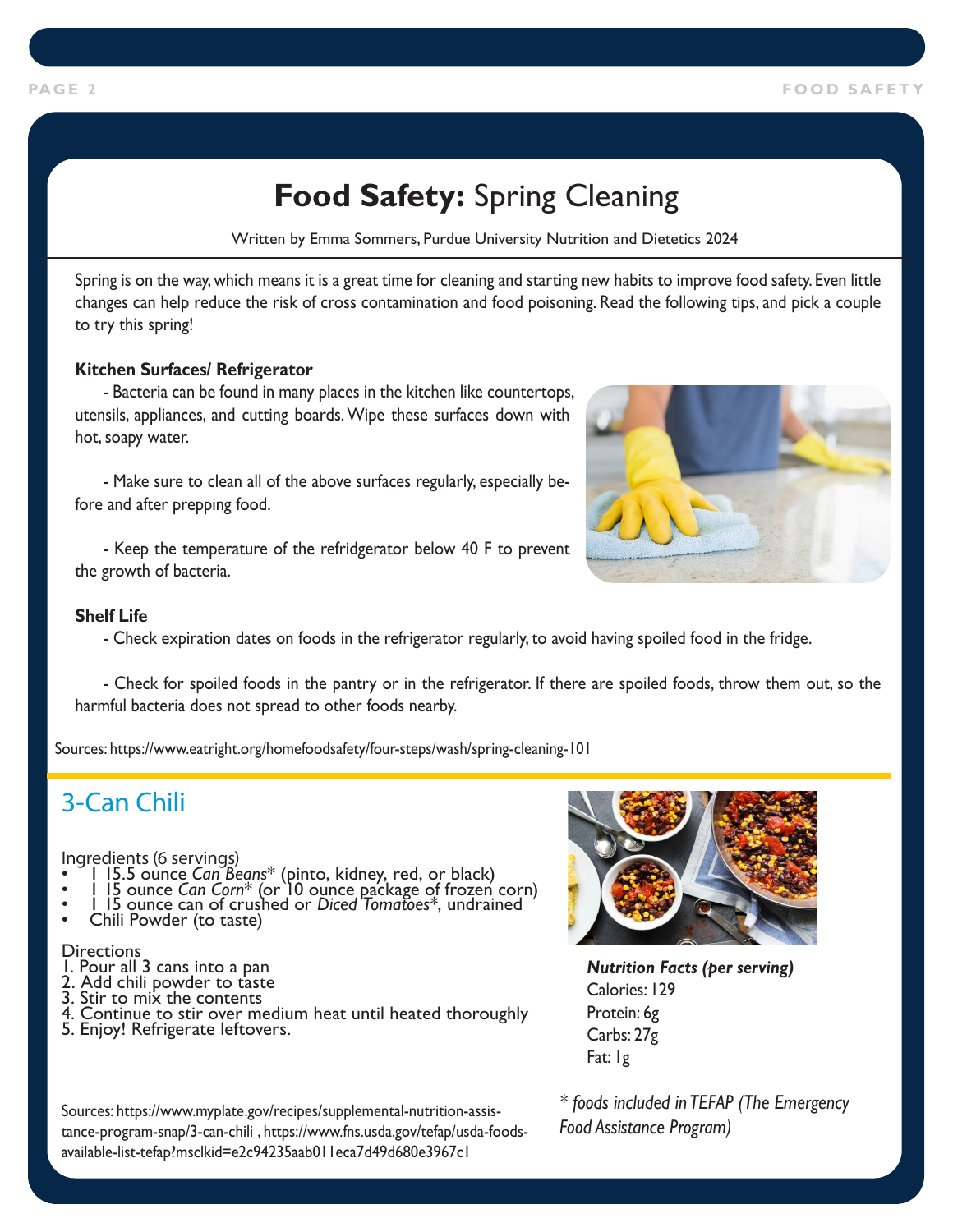## **Eating Right:** Using in-season produce to make colorful plates

Written by Kaitlan Tracy, Purdue University Nutrition and Dietetics '23

A balanced plate has a variety of colors and food groups. The reason a balanced plate is important is because it helps you to get all essential nutrients and vitamins from the foods you eat. Color within fruits and vegetables is from antioxidants and phytochemicals. These compounds are necessary to ensure that your body is able to function to the best of its ability. Eating fruits and vegetables rich in these compounds regularly can reduce the risk of certain diseases, such as cardiovascular disease, stroke, and cancer.

Consuming fruits and vegetables that are in-season makes it easier to create a colorful plate. Choosing produce that is in-season may also mean tastier food, because fruits and vegetables often taste even better in their growing season. Spring is a great time to focus on eating fresh foods and creating a balanced, colorful plate.

- This spring, focus on eating fruits, such as **apricots, grapefruits, cherries, kiwi, mango, and pineapple.**
- Spring ready vegetables include **beetroot, artichoke, carrots, kale, spinach, asparagus, sweet onions, mushrooms, and more.**

Meals and snacks with a colorful balance can be quick, easy, and inexpensive. For example, a mango-pineapple smoothie or a juiced grapefruit can make a quick nutritious snack that provides color and vitamins. Sauteéing a variety of vegetables in a pan together, such as beetroot, carrots, kale, and sweet onions, is a great way to keep many colors and nutrients in your meals.

For more meal inspiration, visit FruitsAndVeggies.org or visit MyPlate.com or PickYourOwn.org for more information on in-season fruits and vegetables for this spring





Sources: https://th.bing.com/th/id/OIP.68HRoGfn5ZUHE\_kD9fhNAQHaDt?w=339&h=174&c=7&r=0&o=5&pid=1.7 https:// th.bing.com/th/id/OIP.rDgFwriJG6xEYIbXW1HpUgHaJB?w=142&h=180&c=7&r=0&o=5&pid=1.7 , https://www.purdue.edu/dffs/ localfood/family/eatseasonal/ , https://www.myplate.gov , https://www.pickyourown.org/INharvestcalendar.htm